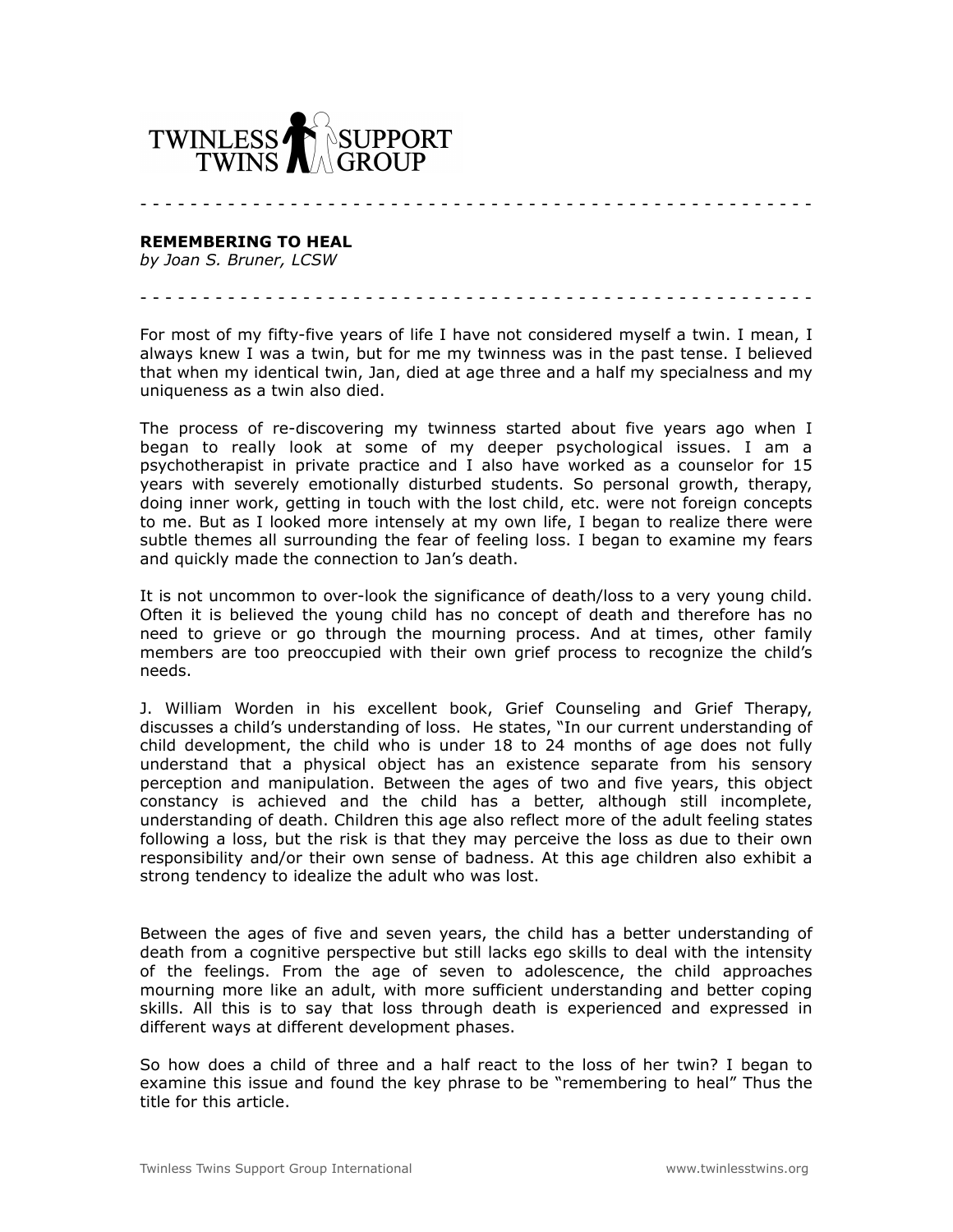The title has double meaning for me. First, there is the importance of dealing with the wound directly and giving yourself the time and space to heal, as John Gray so ably presents in What You Feel, You Can Heal and Elizabeth Kuebler-Ross discusses in all her works on death and dying. Secondly, for me, there has also been the need for going back and remembering - of having to remember in order to heal.

For many of us who lost our twin at birth or in the early years of age, our twinness has at times been a nebulous concept. It has been difficult to fully understand the impact on our lives of just having been born a twin. The conscious memories of our twin are not available, so we have to rely on tapping into unconscious material or other forms of awareness. But as much of the research is now discovering, we do have the memories - even of sharing the womb with our twin and also the memories of early crib bonding.

Science has a wealth of knowledge on how a "sense of self" is developed through the separation/individuation stage of approximately birth to three years. And we know that twins use each other for this developmental task. In fact there is some speculation about whether twins ever do form the same bonding with the mother as singletons do because of this unique twin bonding. When we realize that much of our sense of identity is formulated in those very early years, it is clearly understandable the tremendous impact on our whole development of having been conceived and born a twin.

It is crucial that we remember our twin connection to be able to examine how it has affected our entire life. If a wound has not healed, it continues to fester and to seep into all areas of our life. Wounds can be a result of many varying events, i.e. an abusive parent; a severe physical illness; a major trauma; an emotionally unavailable parent, but none compares to the loss through death of one's twin. No other wound is so directly connected to our core identity as our sense of self. For identical twins, the genetic and chromosomal patterns plus the energy connection enhances this bonding.

The road to remembering is not smooth, nor is it easy. It often brings up the pain that our strong defense mechanisms have fought hard to shield us from feeling. When we allow ourselves to remember, many of us re-experience the excruciating pain we felt at the moment of our twin's death, that moment when their energy left us. For me, it literally felt as though half my body was being torn away. Getting in touch with this memory was very painful.

There are many issues unique to those of us who lost our twin at a very young age. As already mentioned when there are no conscious memories of the loss, a special effort has to be made to remember the twinship. An important step in any grief process is making the loss (death) a reality. If the twin dies at birth or a young age, there are few "realities" to hold onto. I encourage you to look at early pictures if you have them, or talk with your mother about her pregnancy in order to make the twinship more of a reality.

This leads to another special circumstance - the additional sadness of never knowing what it would have been like had your twin lived. The loss of "what could have been" haunts many of us who experienced our loss early in life. The pleasant, happy memories of times together which comforts many twinless twins is denied us due to this early loss.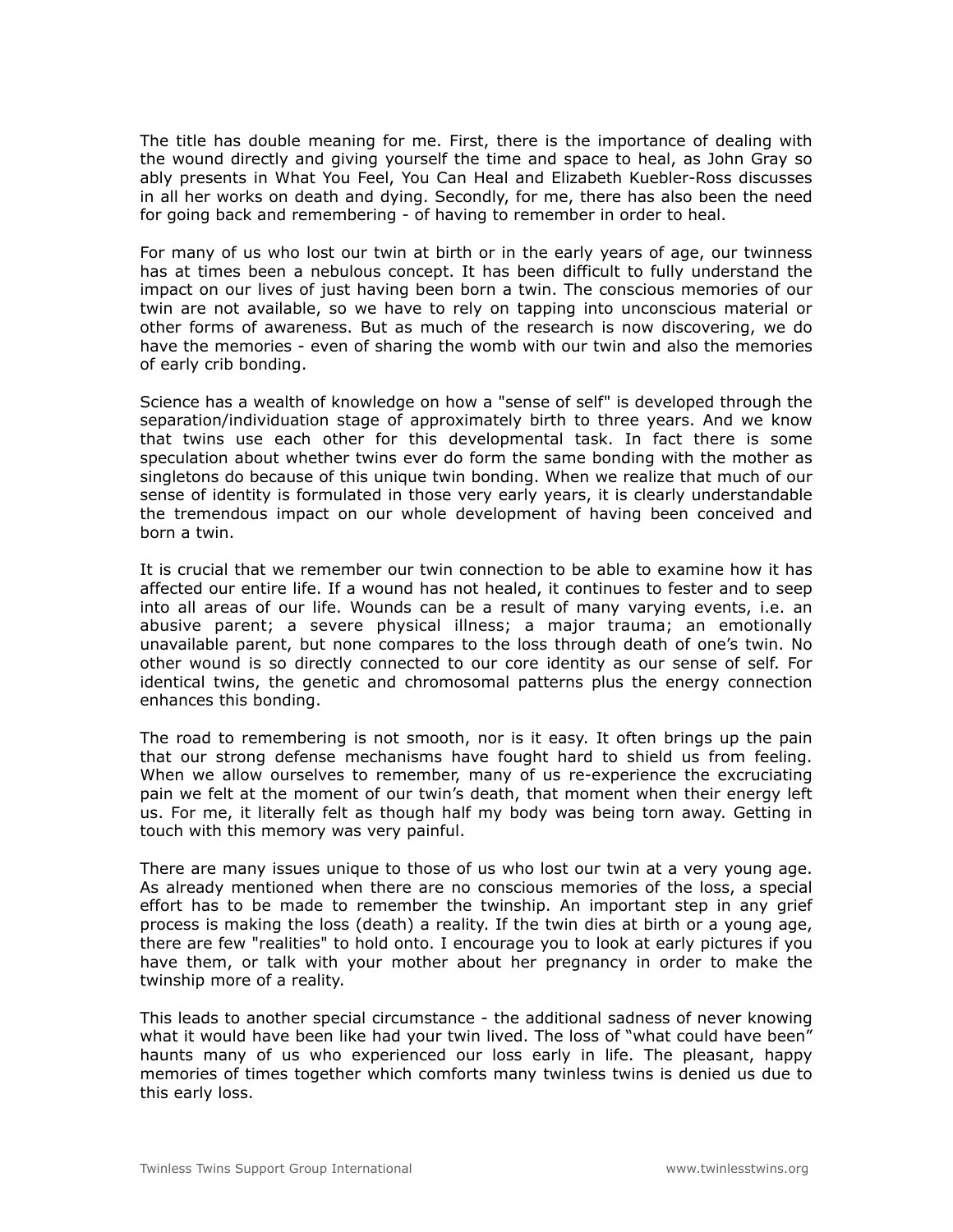Another important part of the grieving process is to participate in the funeral or ritual at the time of death, but as a young child you usually are not included in these rituals. Again, unavailable at any early age are these important ways of honoring the connection you had and of making the death more of a reality. You may want to consider holding a funeral now or conducting some rituals if you did not participate in these experiences earlier.

What might also happen if you have few conscious memories of your twin is that you minimize the significance of your twinness, believing that without memories it cannot be very significant. Or, like me, you may have confusion later in life as to why certain feelings or experiences take on such importance for you. To gain clarity and a deeper understanding of your psychological make-up, you must accept the profound influence on your entire life of starting life as a twin.

Many of us go to extreme measures to protect ourselves from feeling bad, especially from feeling the pain of loss. But you cannot work through the grief if you do not allow yourself to feel the pain of the loss. To truly heal the pain, you must allow yourself to remember the separation and to feel the pain from that loss.

The ultimate goal in the grieving process is to regain your normal level of functioning - to go on with your life; to be able to remember without the devastating pain; to form new attachments. The loss of one's twin makes this process more complicated because of the loss of half of your resources. The reliance on one's twin for coping with all of life's developments started in the womb. Until their death you have never had to function alone. The loss of your twin at an early age, before you even have the understanding of how you use each other, causes an incomplete grieving cycle, which cannot be concluded until you acknowledge your twinness.

Listening to twinless twins relate their stories you hear over and over again how their loss complicated their development. There are many similarities in their stories; inability to trust; a longing for connection; fear of loss; difficult relationships; hopelessness; wanting to join their twin; the stress of over achievement; and dependency issues. From their stories come tales of suicide attempts, divorce, loneliness, and yearning.

Existing twins live with the task of learning who they are as an individual - not just "the twins." As Betty Jean Case writes in her book, We Are Twins, But Who Am I? "My research has convinced me more than ever of the importance of nurturing selfesteem in all individuals. It has also shown that certain aspects of twinship, mostly the ways in which other people respond to twins, can often have negative effects on the twins' development of self esteem as separate, whole individuals. While the vast majority of twins I've encountered value their unique bond with their partner-inbirth, most agree that the bond creates special problems as well.

Twinless twins left alone must learn to live with the feeling of half of us missing - half our identity - half our energy. We often continue to search for that identity and for the oneness, the wholeness, and the connection we felt in the womb.

It is frequently difficult for us to be in relationships as none ever measure up to the connection we felt with our twin. Some go through multiple relationships trying to avoid the pain of losing another connection. However, along with the trauma experienced in losing your twin there is another side. After the remembering and after the healing, there is the beautiful memory of twinness. As Dr. Raymond Brandt, founder and director of Twinless Twins Support Group International, says, "Once a